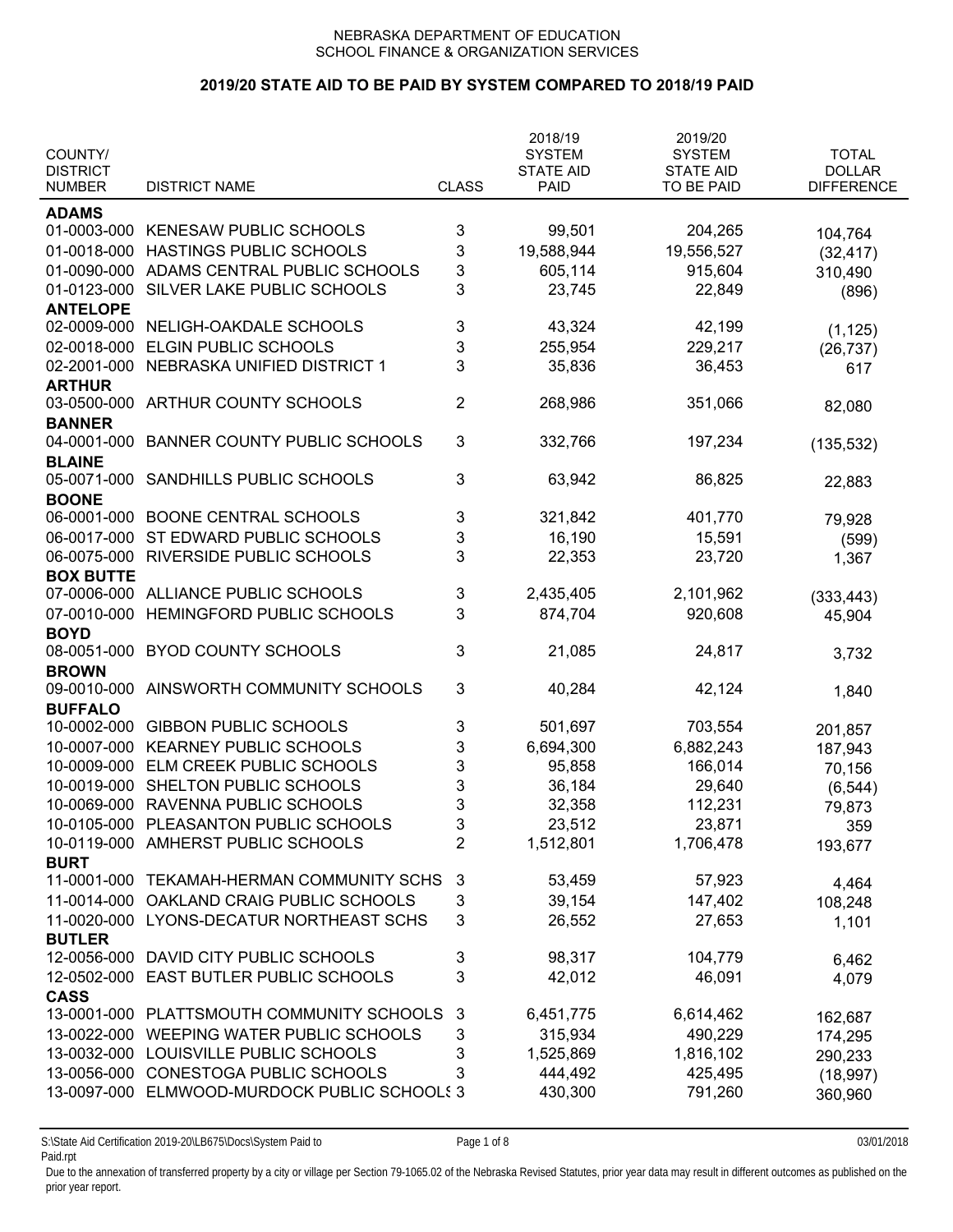# **2019/20 STATE AID TO BE PAID BY SYSTEM COMPARED TO 2018/19 PAID**

| COUNTY/<br><b>DISTRICT</b> |                                                              |                | 2018/19<br><b>SYSTEM</b><br><b>STATE AID</b> | 2019/20<br><b>SYSTEM</b><br><b>STATE AID</b> | <b>TOTAL</b><br><b>DOLLAR</b> |
|----------------------------|--------------------------------------------------------------|----------------|----------------------------------------------|----------------------------------------------|-------------------------------|
| <b>NUMBER</b>              | <b>DISTRICT NAME</b>                                         | <b>CLASS</b>   | <b>PAID</b>                                  | TO BE PAID                                   | <b>DIFFERENCE</b>             |
| <b>CEDAR</b>               |                                                              |                |                                              |                                              |                               |
|                            | 14-0008-000 HARTINGTON NEWCASTLE PUBLIC SC                   | 3              | 77,579                                       | 76,795                                       | (784)                         |
| 14-0045-000                | RANDOLPH PUBLIC SCHOOLS                                      | 3              | 28,446                                       | 29,233                                       | 787                           |
| 14-0054-000                | LAUREL-CONCORD-COLERIDGE SCHOO 3                             |                | 62,885                                       | 57,746                                       | (5, 139)                      |
| 14-0101-000                | <b>WYNOT PUBLIC SCHOOLS</b>                                  | 3              | 964,923                                      | 1,220,751                                    | 255,828                       |
| <b>CHASE</b>               |                                                              |                |                                              |                                              |                               |
| 15-0010-000                | <b>CHASE COUNTY SCHOOLS</b>                                  | 3              | 193,124                                      | 313,851                                      | 120,727                       |
| 15-0536-000                | <b>WAUNETA-PALISADE PUBLIC SCHS</b>                          | 3              | 81,015                                       | 17,450                                       | (63, 565)                     |
| <b>CHERRY</b>              |                                                              |                |                                              |                                              |                               |
| 16-0006-000                | VALENTINE COMMUNITY SCHOOLS                                  | 3              | 76,031                                       | 79,486                                       | 3,455                         |
| 16-0030-000                | CODY-KILGORE PUBLIC SCHS                                     | $\overline{2}$ | 775,004                                      | 1,088,760                                    | 313,756                       |
| <b>CHEYENNE</b>            |                                                              |                |                                              |                                              |                               |
| 17-0001-000                | SIDNEY PUBLIC SCHOOLS                                        | 3              | 4,204,460                                    | 4,790,395                                    | 585,935                       |
| 17-0003-000                | LEYTON PUBLIC SCHOOLS                                        | 3              | 241,410                                      | 99,301                                       | (142, 109)                    |
| 17-0009-000                | POTTER-DIX PUBLIC SCHOOLS                                    | 3              | 395,614                                      | 588,392                                      | 192,778                       |
| <b>CLAY</b>                |                                                              |                |                                              |                                              |                               |
| 18-0002-000                | <b>SUTTON PUBLIC SCHOOLS</b>                                 | 3              | 184,432                                      | 196,969                                      | 12,537                        |
| 18-0011-000                | HARVARD PUBLIC SCHOOLS                                       | 3              | 178,723                                      | 409,153                                      | 230,430                       |
| <b>COLFAX</b>              |                                                              |                |                                              |                                              |                               |
| 19-0039-000                | LEIGH COMMUNITY SCHOOLS                                      | 3              | 194,479                                      | 195,880                                      | 1,401                         |
| 19-0058-000                | <b>CLARKSON PUBLIC SCHOOLS</b>                               | 3              | 110,963                                      | 110,085                                      | (878)                         |
| 19-0070-000                | HOWELLS-DODGE CONSOLIDATED SCH 3                             |                | 47,313                                       | 46,938                                       | (375)                         |
| 19-0123-000                | SCHUYLER COMMUNITY SCHOOLS                                   | 3              | 3,277,818                                    | 3,769,531                                    | 491,713                       |
| <b>CUMING</b>              |                                                              |                |                                              |                                              |                               |
| 20-0001-000                | WEST POINT PUBLIC SCHOOLS                                    | 3              | 140,098                                      | 125,020                                      | (15,078)                      |
| 20-0020-000                | BANCROFT-ROSALIE COMM SCHOOLS                                | 3              | 436,193                                      | 535,866                                      | 99,673                        |
| 20-0030-000                | WISNER-PILGER PUBLIC SCHOOLS                                 | 3              | 212,924                                      | 327,989                                      | 115,065                       |
| <b>CUSTER</b>              |                                                              |                |                                              |                                              |                               |
| 21-0015-000                | ANSELMO-MERNA PUBLIC SCHOOLS                                 | 3              | 425,015                                      | 454,009                                      | 28,994                        |
| 21-0025-000                | <b>BROKEN BOW PUBLIC SCHOOLS</b>                             | 3              | 90,264                                       | 91,723                                       | 1,459                         |
| 21-0044-000                | ANSLEY PUBLIC SCHOOLS                                        | 3              | 13,798                                       | 13,388                                       | (410)                         |
| 21-0084-000                | SARGENT PUBLIC SCHOOLS                                       | 3              | 26,673                                       | 69,825                                       | 43,152                        |
| 21-0089-000                | ARNOLD PUBLIC SCHOOLS                                        | 3              | 87,334                                       | 93,543                                       | 6,209                         |
| 21-0180-000                | <b>CALLAWAY PUBLIC SCHOOLS</b>                               | 3              | 17,972                                       | 18,930                                       | 958                           |
| <b>DAKOTA</b>              |                                                              |                |                                              |                                              |                               |
| 22-0011-000                | SO SIOUX CITY COMMUNITY SCHS                                 | 3              | 25,393,372                                   | 27,876,851                                   | 2,483,479                     |
| 22-0031-000                | HOMER COMMUNITY SCHOOLS                                      | 3              | 939,052                                      | 1,347,713                                    | 408,661                       |
| <b>DAWES</b>               |                                                              |                |                                              |                                              |                               |
| 23-0002-000                | <b>CHADRON PUBLIC SCHOOLS</b>                                | 3              | 4,261,374                                    | 4,522,515                                    | 261,141                       |
| 23-0071-000                | <b>CRAWFORD PUBLIC SCHOOLS</b>                               | 3              | 771,299                                      | 829,671                                      | 58,372                        |
| <b>DAWSON</b>              |                                                              |                |                                              |                                              |                               |
|                            | 24-0001-000 LEXINGTON PUBLIC SCHOOLS                         | 3              | 17,643,239                                   | 19,929,952                                   | 2,286,713                     |
|                            | 24-0004-000 OVERTON PUBLIC SCHOOLS                           | 3              | 520,799                                      | 585,149                                      | 64,350                        |
|                            | 24-0011-000 COZAD COMMUNITY SCHOOLS                          | 3              | 423,705                                      | 2,852,846                                    | 2,429,141                     |
|                            | 24-0020-000 GOTHENBURG PUBLIC SCHOOLS                        | 3              | 404,409                                      | 751,776                                      | 347,367                       |
|                            | 24-0101-000 SUMNER-EDDYVILLE-MILLER SCHS                     | 3              | 100,641                                      | 179,042                                      | 78,401                        |
| <b>DEUEL</b>               |                                                              |                |                                              |                                              |                               |
|                            | 25-0025-000 CREEK VALLEY SCHOOLS                             | 3              | 32,345                                       | 64,337                                       | 31,992                        |
|                            | S:\State Aid Certification 2019-20\LB675\Docs\System Paid to | Page 2 of 8    |                                              |                                              | 03/01/2018                    |

Paid.rpt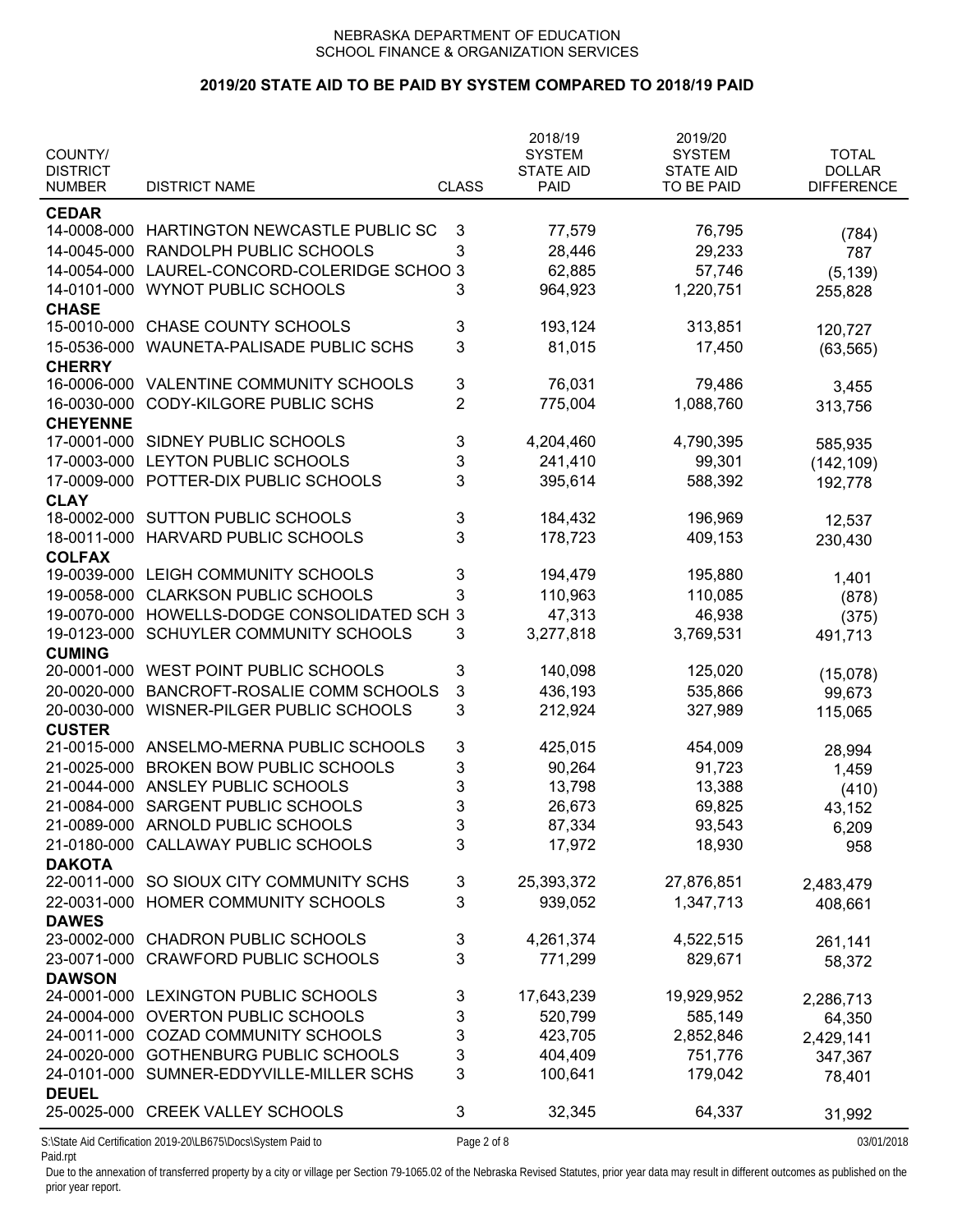### **2019/20 STATE AID TO BE PAID BY SYSTEM COMPARED TO 2018/19 PAID**

| COUNTY/<br><b>DISTRICT</b>     |                                                              |              | 2018/19<br><b>SYSTEM</b><br><b>STATE AID</b> | 2019/20<br><b>SYSTEM</b><br><b>STATE AID</b> | <b>TOTAL</b><br><b>DOLLAR</b> |
|--------------------------------|--------------------------------------------------------------|--------------|----------------------------------------------|----------------------------------------------|-------------------------------|
| <b>NUMBER</b>                  | <b>DISTRICT NAME</b>                                         | <b>CLASS</b> | <b>PAID</b>                                  | TO BE PAID                                   | <b>DIFFERENCE</b>             |
| <b>DEUEL</b><br><b>DIXON</b>   | 25-0095-000 SOUTH PLATTE PUBLIC SCHOOLS                      | 3            | 16,993                                       | 191,872                                      | 174,879                       |
|                                | 26-0001-000 PONCA PUBLIC SCHOOLS                             | 3            | 1,252,868                                    | 1,744,773                                    | 491,905                       |
| 26-0070-000                    | ALLEN CONSOLIDATED SCHOOLS                                   | 3            | 94,566                                       | 13,289                                       | (81, 277)                     |
| 26-0561-000                    | EMERSON-HUBBARD PUBLIC SCHOOLS                               | 3            | 26,570                                       | 27,522                                       | 952                           |
| <b>DODGE</b>                   |                                                              |              |                                              |                                              |                               |
| 27-0001-000                    | FREMONT PUBLIC SCHOOLS                                       | 3            | 16,989,411                                   | 17,760,967                                   | 771,556                       |
| 27-0062-000                    | <b>SCRIBNER-SNYDER COMMUNITY SCHS</b>                        | 3            | 34,778                                       | 35,358                                       | 580                           |
| 27-0594-000                    | <b>LOGAN VIEW PUBLIC SCHOOLS</b>                             | 3            | 403,118                                      | 262,749                                      | (140, 369)                    |
| 27-0595-000                    | NORTH BEND CENTRAL PUBLIC SCHS                               | 3            | 743,539                                      | 842,906                                      | 99,367                        |
| <b>DOUGLAS</b>                 |                                                              |              |                                              |                                              |                               |
| 28-0001-000                    | <b>OMAHA PUBLIC SCHOOLS</b>                                  | 5            | 275,686,280                                  | 291,560,659                                  | 15,874,379                    |
| 28-0010-000                    | ELKHORN PUBLIC SCHOOLS                                       | 3            | 13,711,176                                   | 17,657,770                                   | 3,946,594                     |
| 28-0015-000                    | DOUGLAS CO WEST COMMUNITY SCHS                               | 3            | 1,031,549                                    | 855,146                                      | (176, 403)                    |
| 28-0017-000                    | MILLARD PUBLIC SCHOOLS                                       | 3            | 72,985,364                                   | 78,734,542                                   | 5,749,178                     |
| 28-0054-000                    | <b>RALSTON PUBLIC SCHOOLS</b>                                | 3            | 11,425,321                                   | 12,160,961                                   | 735,640                       |
| 28-0059-000                    | BENNINGTON PUBLIC SCHOOLS                                    | 3            | 9,931,962                                    | 12,737,401                                   | 2,805,439                     |
| 28-0066-000                    | WESTSIDE COMMUNITY SCHOOLS                                   | 3            | 17, 147, 825                                 | 18,312,137                                   | 1,164,312                     |
| <b>DUNDY</b><br>29-0117-000    | DUNDY CO STRATTON PUBLIC SCHS                                | 3            | 29,783                                       | 31,651                                       | 1,868                         |
| <b>FILLMORE</b><br>30-0001-000 | <b>EXETER-MILLIGAN PUBLIC SCHOOLS</b>                        | 3            | 33,269                                       | 38,046                                       |                               |
| 30-0025-000                    | FILLMORE CENTRAL PUBLIC SCHS                                 | 3            | 76,118                                       | 76,699                                       | 4,777<br>581                  |
| 30-0054-000                    | SHICKLEY PUBLIC SCHOOLS                                      | 3            | 131,473                                      | 88,582                                       | (42, 891)                     |
| <b>FRANKLIN</b>                |                                                              |              |                                              |                                              |                               |
| 31-0506-000                    | <b>FRANKLIN PUBLIC SCHOOLS</b>                               | 3            | 217,453                                      | 86,270                                       | (131, 183)                    |
| <b>FRONTIER</b>                |                                                              |              |                                              |                                              |                               |
| 32-0046-000                    | MAYWOOD PUBLIC SCHOOLS                                       | 3            | 170,801                                      | 130,214                                      | (40, 587)                     |
| 32-0095-000                    | EUSTIS-FARNAM PUBLIC SCHOOLS                                 | 3            | 112,674                                      | 69,542                                       | (43, 132)                     |
| 32-0125-000                    | MEDICINE VALLEY PUBLIC SCHOOLS                               | 3            | 184,699                                      | 513,486                                      | 328,787                       |
| <b>FURNAS</b>                  |                                                              |              |                                              |                                              |                               |
|                                | 33-0018-000 ARAPAHOE PUBLIC SCHOOLS                          | 3            | 128,688                                      | 174,977                                      | 46,289                        |
|                                | 33-0021-000 CAMBRIDGE PUBLIC SCHOOLS                         | 3            | 763,204                                      | 977,094                                      | 213,890                       |
|                                | 33-0540-000 SOUTHERN VALLEY SCHOOLS                          | 3            | 36,734                                       | 34,804                                       | (1,930)                       |
| <b>GAGE</b>                    |                                                              |              |                                              |                                              |                               |
|                                | 34-0001-000 SOUTHERN SCHOOL DIST 1                           | 3            | 1,132,836                                    | 1,322,332                                    | 189,496                       |
|                                | 34-0015-000 BEATRICE PUBLIC SCHOOLS                          | 3            | 5,117,846                                    | 6,019,363                                    | 901,517                       |
|                                | 34-0034-000 FREEMAN PUBLIC SCHOOLS                           | 3            | 774,129                                      | 870,271                                      | 96,142                        |
|                                | 34-0100-000 DILLER-ODELL PUBLIC SCHOOLS                      | 3            | 98,697                                       | 210,137                                      | 111,440                       |
| <b>GARDEN</b><br>35-0001-000   | <b>GARDEN COUNTY SCHOOLS</b>                                 | 3            | 23,344                                       | 29,829                                       | 6,485                         |
| <b>GARFIELD</b>                |                                                              |              |                                              |                                              |                               |
|                                | 36-0100-000 BURWELL PUBLIC SCHOOLS                           | 3            | 331,196                                      | 224,412                                      | (106, 784)                    |
| <b>GOSPER</b>                  | 37-0030-000 ELWOOD PUBLIC SCHOOLS                            | 3            | 32,450                                       | 33,430                                       | 980                           |
| <b>GRANT</b>                   | 38-0011-000 HYANNIS AREA SCHOOLS                             | 3            | 82,580                                       | 155,671                                      | 73,091                        |
|                                | S:\State Aid Certification 2019-20\LB675\Docs\System Paid to | Page 3 of 8  |                                              |                                              | 03/01/2018                    |

Paid.rpt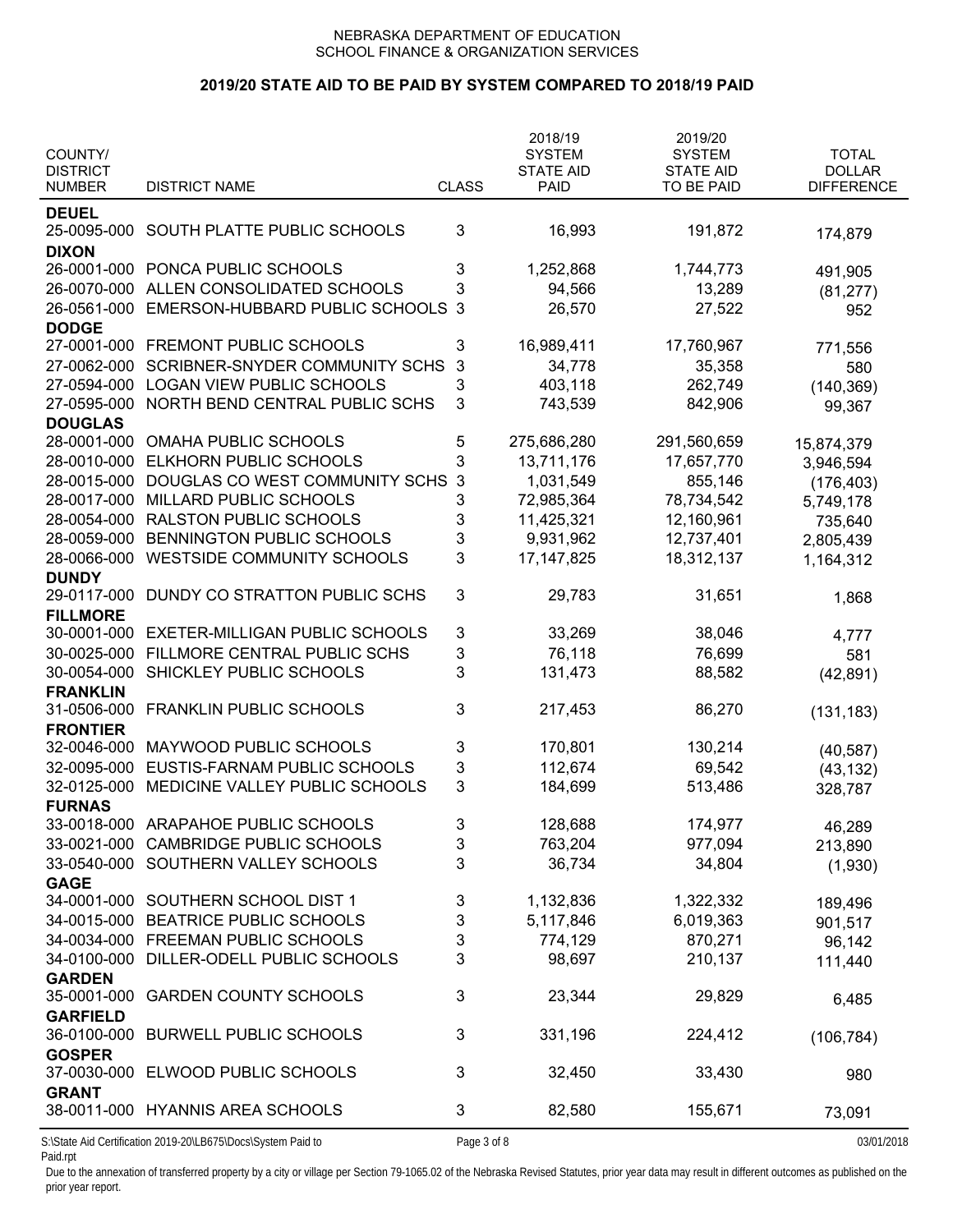# **2019/20 STATE AID TO BE PAID BY SYSTEM COMPARED TO 2018/19 PAID**

| COUNTY/                          |                                            |                         | 2018/19<br><b>SYSTEM</b>        | 2019/20<br><b>SYSTEM</b>       | <b>TOTAL</b><br><b>DOLLAR</b> |
|----------------------------------|--------------------------------------------|-------------------------|---------------------------------|--------------------------------|-------------------------------|
| <b>DISTRICT</b><br><b>NUMBER</b> | <b>DISTRICT NAME</b>                       | <b>CLASS</b>            | <b>STATE AID</b><br><b>PAID</b> | <b>STATE AID</b><br>TO BE PAID | <b>DIFFERENCE</b>             |
| <b>GREELEY</b>                   |                                            |                         |                                 |                                |                               |
|                                  | 39-0060-000 CENTRAL VALLEY PUBLIC SCHOOLS  | 3                       | 26,967                          | 25,357                         | (1,610)                       |
| <b>HALL</b>                      |                                            |                         |                                 |                                |                               |
| 40-0002-000                      | <b>GRAND ISLAND PUBLIC SCHOOLS</b>         | 3                       | 55,430,336                      | 57,987,330                     | 2,556,994                     |
| 40-0082-000                      | NORTHWEST PUBLIC SCHOOLS                   | 3                       | 7,538,697                       | 8,482,387                      | 943,690                       |
| 40-0083-000                      | WOOD RIVER RURAL SCHOOLS                   | 3                       | 52,801                          | 55,495                         | 2,694                         |
| 40-0126-000                      | DONIPHAN-TRUMBULL PUBLIC SCHS              | 3                       | 70,317                          | 162,523                        | 92,206                        |
| <b>HAMILTON</b><br>41-0002-000   | <b>GILTNER PUBLIC SCHOOLS</b>              | 2                       | 557,222                         | 698,943                        |                               |
| 41-0091-000                      | HAMPTON PUBLIC SCHOOLS                     | 3                       | 425,722                         | 356,410                        | 141,721                       |
|                                  |                                            | 3                       |                                 |                                | (69, 312)                     |
| 41-0504-000<br><b>HARLAN</b>     | AURORA PUBLIC SCHOOLS                      |                         | 176,479                         | 191,740                        | 15,261                        |
| 42-0002-000                      | ALMA PUBLIC SCHOOLS                        | 3                       | 626,164                         | 1,137,457                      |                               |
| <b>HAYES</b>                     |                                            |                         |                                 |                                | 511,293                       |
|                                  | 43-0079-000 HAYES CENTER PUBLIC SCHOOLS    | 3                       | 7,865                           | 7,846                          |                               |
| <b>HITCHCOCK</b>                 |                                            |                         |                                 |                                | (19)                          |
|                                  | 44-0070-000 HITCHCOCK CO SCH SYSTEM        | 3                       | 131,721                         | 23,971                         | (107, 750)                    |
| <b>HOLT</b>                      |                                            |                         |                                 |                                |                               |
| 45-0007-000                      | O'NEILL PUBLIC SCHOOLS                     | 3                       | 95,543                          | 94,025                         | (1, 518)                      |
|                                  | 45-0029-000 EWING PUBLIC SCHOOLS           | $\overline{c}$          | 11,359                          | 14,037                         | 2,678                         |
| 45-0044-000                      | <b>STUART PUBLIC SCHOOLS</b>               | 3                       | 526,883                         | 789,332                        | 262,449                       |
| 45-0137-000                      | <b>CHAMBERS PUBLIC SCHOOLS</b>             | $\overline{\mathbf{c}}$ | 133,914                         | 78,692                         | (55, 222)                     |
| 45-0239-000                      | WEST HOLT PUBLIC SCHOOLS                   | 3                       | 54,867                          | 45,032                         | (9,835)                       |
| <b>HOOKER</b>                    |                                            |                         |                                 |                                |                               |
| 46-0001-000                      | MULLEN PUBLIC SCHOOLS                      | 3                       | 256,095                         | 280,009                        | 23,914                        |
| <b>HOWARD</b>                    |                                            |                         |                                 |                                |                               |
| 47-0001-000                      | ST PAUL PUBLIC SCHOOLS                     | 3                       | 1,211,095                       | 1,275,375                      | 64,280                        |
| 47-0100-000                      | <b>CENTURA PUBLIC SCHOOLS</b>              | 3                       | 395,640                         | 364,190                        | (31, 450)                     |
|                                  | 47-0103-000 ELBA PUBLIC SCHOOLS            | $\overline{2}$          | 634,244                         | 796,632                        | 162,388                       |
| <b>JEFFERSON</b>                 |                                            |                         |                                 |                                |                               |
|                                  | 48-0008-000 FAIRBURY PUBLIC SCHOOLS        | 3                       | 99,044                          | 101,966                        | 2,922                         |
| 48-0300-000                      | TRI COUNTY PUBLIC SCHOOLS                  | 3                       | 339,420                         | 465,624                        | 126,204                       |
|                                  | 48-0303-000 MERIDIAN PUBLIC SCHOOLS        | 3                       | 743,216                         | 783,782                        | 40,566                        |
| <b>JOHNSON</b>                   |                                            |                         |                                 |                                |                               |
|                                  | 49-0033-000 STERLING PUBLIC SCHOOLS        | 3                       | 18,123                          | 26,053                         | 7,930                         |
| 49-0050-000                      | JOHNSON CO CENTRAL PUBLIC SCHS             | 3                       | 51,955                          | 49,804                         | (2, 151)                      |
| <b>KEARNEY</b>                   |                                            |                         |                                 |                                |                               |
|                                  | 50-0001-000 WILCOX-HILDRETH PUBLIC SCHOOLS | 3                       | 29,140                          | 25,476                         | (3,664)                       |
|                                  | 50-0501-000 AXTELL COMMUNITY SCHOOLS       | 3                       | 152,207                         | 167,520                        | 15,313                        |
| 50-0503-000                      | MINDEN PUBLIC SCHOOLS                      | 3                       | 83,893                          | 93,154                         | 9,261                         |
| <b>KEITH</b><br>51-0001-000      |                                            |                         |                                 |                                |                               |
|                                  | OGALLALA PUBLIC SCHOOLS                    | 3                       | 109,519                         | 113,336                        | 3,817                         |
|                                  | 51-0006-000 PAXTON CONSOLIDATED SCHOOLS    | 3                       | 536,254                         | 569,373                        | 33,119                        |
| <b>KEYA PAHA</b>                 | 52-0100-000 KEYA PAHA COUNTY SCHOOLS       | $\overline{2}$          | 9,137                           | 11,111                         |                               |
| <b>KIMBALL</b>                   |                                            |                         |                                 |                                | 1,974                         |
|                                  | 53-0001-000 KIMBALL PUBLIC SCHOOLS         | 3                       | 42,094                          | 45,540                         | 3,446                         |
|                                  |                                            |                         |                                 |                                |                               |
|                                  |                                            |                         |                                 |                                |                               |

S:\State Aid Certification 2019-20\LB675\Docs\System Paid to Page 4 of 8 03/01/2018 Paid.rpt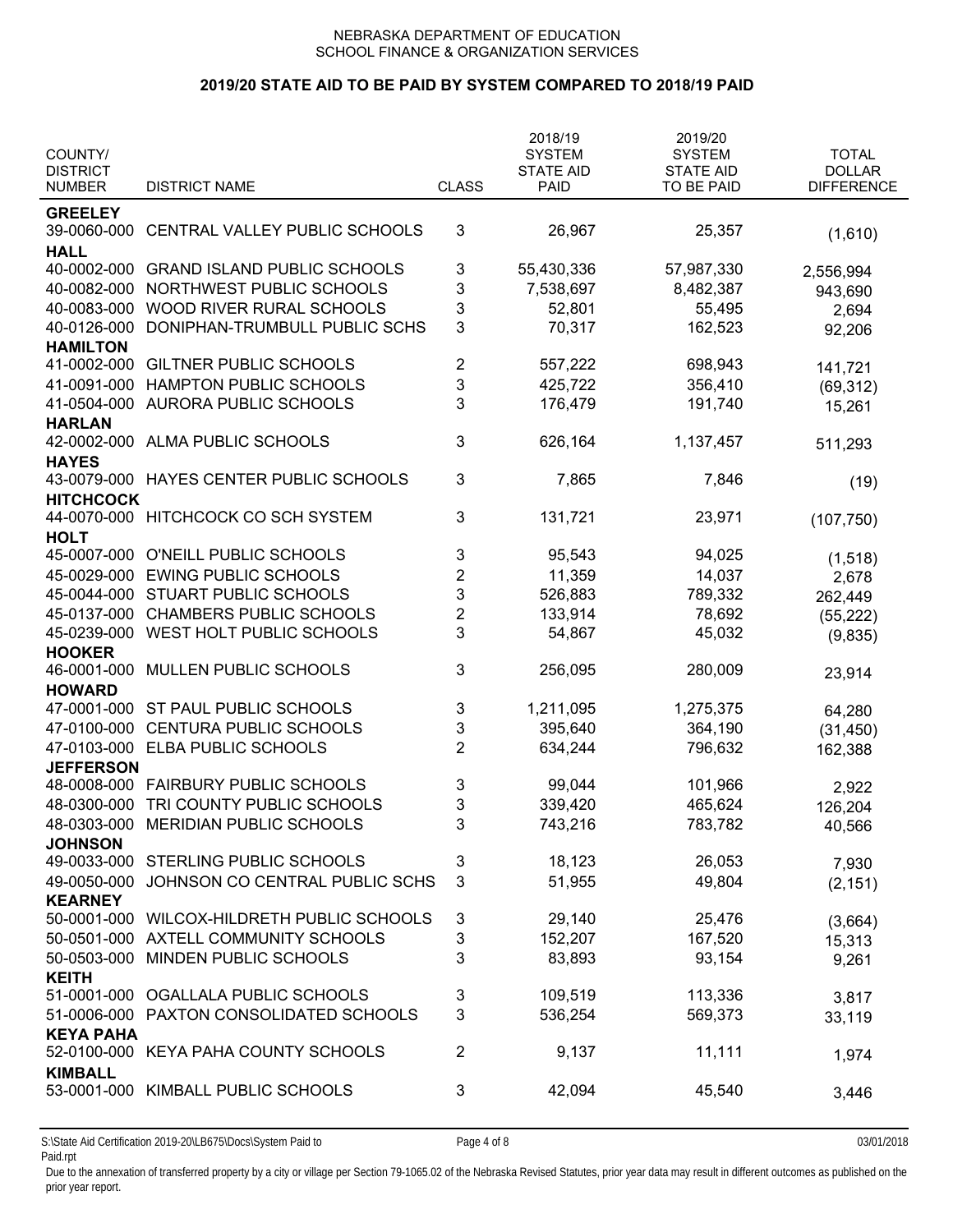# **2019/20 STATE AID TO BE PAID BY SYSTEM COMPARED TO 2018/19 PAID**

| COUNTY/                          |                                                                    |                | 2018/19<br><b>SYSTEM</b>        | 2019/20<br><b>SYSTEM</b>       | <b>TOTAL</b>                       |
|----------------------------------|--------------------------------------------------------------------|----------------|---------------------------------|--------------------------------|------------------------------------|
| <b>DISTRICT</b><br><b>NUMBER</b> | <b>DISTRICT NAME</b>                                               | <b>CLASS</b>   | <b>STATE AID</b><br><b>PAID</b> | <b>STATE AID</b><br>TO BE PAID | <b>DOLLAR</b><br><b>DIFFERENCE</b> |
| <b>KNOX</b>                      |                                                                    |                |                                 |                                |                                    |
| 54-0013-000                      | <b>CREIGHTON COMMUNITY PUBLIC SCH</b>                              | 3              | 77,828                          | 110,722                        |                                    |
| 54-0096-000                      | <b>CROFTON COMMUNITY SCHOOLS</b>                                   | 3              | 329,094                         | 360,045                        | 32,894                             |
| 54-0501-000                      | NIOBRARA PUBLIC SCHOOLS                                            | 3              | 1,567,762                       | 1,809,252                      | 30,951                             |
| 54-0505-000                      | SANTEE COMMUNITY SCHOOLS                                           | $\overline{2}$ |                                 |                                | 241,490                            |
|                                  |                                                                    |                | 2,852,346                       | 2,949,235                      | 96,889                             |
| 54-0576-000                      | <b>WAUSA PUBLIC SCHOOLS</b><br><b>BLOOMFIELD COMMUNITY SCHOOLS</b> | 3<br>3         | 20,065                          | 31,430                         | 11,365                             |
| 54-0586-000                      |                                                                    |                | 31,371                          | 38,946                         | 7,575                              |
| <b>LANCASTER</b><br>55-0001-000  | LINCOLN PUBLIC SCHOOLS                                             | 4              | 146,654,723                     | 132,995,241                    |                                    |
| 55-0145-000                      |                                                                    |                |                                 |                                | (13,659,482)                       |
|                                  | <b>WAVERLY SCHOOL DISTRICT 145</b>                                 | 3              | 271,513                         | 287,949                        | 16,436                             |
| 55-0148-000                      | MALCOLM PUBLIC SCHOOLS                                             | 3              | 2,480,490                       | 2,937,647                      | 457,157                            |
| 55-0160-000                      | NORRIS SCHOOL DIST 160                                             | 3              | 4,202,117                       | 4,455,846                      | 253,729                            |
| 55-0161-000                      | RAYMOND CENTRAL PUBLIC SCHOOLS                                     | 3              | 138,060                         | 466,898                        | 328,838                            |
| <b>LINCOLN</b>                   |                                                                    |                |                                 |                                |                                    |
| 56-0001-000                      | NORTH PLATTE PUBLIC SCHOOLS                                        | 3              | 9,200,199                       | 9,748,618                      | 548,419                            |
| 56-0006-000                      | <b>BRADY PUBLIC SCHOOLS</b>                                        | $\overline{2}$ | 97,102                          | 203,288                        | 106,186                            |
| 56-0007-000                      | MAXWELL PUBLIC SCHOOLS                                             | 3              | 1,514,238                       | 1,854,415                      | 340,177                            |
| 56-0037-000                      | HERSHEY PUBLIC SCHOOLS                                             | 3              | 1,391,712                       | 1,568,466                      | 176,754                            |
| 56-0055-000                      | SUTHERLAND PUBLIC SCHOOLS                                          | 3              | 27,161                          | 108,053                        | 80,892                             |
| 56-0565-000                      | <b>WALLACE PUBLIC SCH DIST 65 R</b>                                | $\overline{2}$ | 389,456                         | 329,109                        | (60, 347)                          |
| <b>LOGAN</b>                     |                                                                    |                |                                 |                                |                                    |
| 57-0501-000                      | STAPLETON PUBLIC SCHOOLS                                           | 3              | 326,504                         | 427,003                        | 100,499                            |
| <b>LOUP</b>                      |                                                                    |                |                                 |                                |                                    |
| 58-0025-000                      | LOUP COUNTY PUBLIC SCHOOLS                                         | 2              | 7,418                           | 7,139                          | (279)                              |
| <b>MADISON</b>                   |                                                                    |                |                                 |                                |                                    |
| 59-0001-000                      | <b>MADISON PUBLIC SCHOOLS</b>                                      | 3              | 61,315                          | 64,198                         | 2,883                              |
| 59-0002-000                      | NORFOLK PUBLIC SCHOOLS                                             | 3              | 9,277,303                       | 11,562,838                     | 2,285,535                          |
| 59-0005-000                      | BATTLE CREEK PUBLIC SCHOOLS                                        | 3              | 628,325                         | 588,079                        | (40, 246)                          |
| 59-0013-000                      | NEWMAN GROVE PUBLIC SCHOOLS                                        | 3              | 24,436                          | 20,992                         | (3, 444)                           |
| 59-0080-000                      | ELKHORN VALLEY SCHOOLS                                             | 3              | 43,571                          | 158,623                        | 115,052                            |
| <b>MCPHERSON</b>                 |                                                                    |                |                                 |                                |                                    |
|                                  | 60-0090-000 MC PHERSON COUNTY SCHOOLS                              | 3              | 5,644                           | 5,546                          | (98)                               |
| <b>MERRICK</b>                   |                                                                    |                |                                 |                                |                                    |
| 61-0004-000                      | CENTRAL CITY PUBLIC SCHOOLS                                        | 3              | 78,693                          | 86,130                         | 7,437                              |
| 61-0049-000                      | PALMER PUBLIC SCHOOLS                                              | 3              | 915,310                         | 1,002,182                      | 86,872                             |
| <b>MORRILL</b>                   |                                                                    |                |                                 |                                |                                    |
| 62-0021-000                      | <b>BAYARD PUBLIC SCHOOLS</b>                                       | 3              | 1,943,838                       | 1,985,757                      | 41,919                             |
| 62-0063-000                      | <b>BRIDGEPORT PUBLIC SCHOOLS</b>                                   | 3              | 135,875                         | 346,629                        | 210,754                            |
| <b>NANCE</b>                     |                                                                    |                |                                 |                                |                                    |
| 63-0001-000                      | <b>FULLERTON PUBLIC SCHOOLS</b>                                    | 3              | 31,717                          | 29,648                         | (2,069)                            |
| 63-0030-000                      | TWIN RIVER PUBLIC SCHOOLS                                          | 3              | 40,415                          | 41,614                         | 1,199                              |
| <b>NEMAHA</b>                    |                                                                    |                |                                 |                                |                                    |
| 64-0023-000                      | JOHNSON-BROCK PUBLIC SCHOOLS                                       | 3              | 743,044                         | 902,737                        | 159,693                            |
| 64-0029-000                      | AUBURN PUBLIC SCHOOLS                                              | 3              | 2,221,669                       | 2,871,876                      | 650,207                            |
| <b>NUCKOLLS</b>                  |                                                                    |                |                                 |                                |                                    |
| 65-0011-000                      | SUPERIOR PUBLIC SCHOOLS                                            | 3              | 39,351                          | 353,634                        | 314,283                            |
| 65-2005-000                      | SOUTH CENTRAL NEBRASKA UNIFIED                                     | 3              | 74,836                          | 77,111                         | 2,275                              |
|                                  |                                                                    |                |                                 |                                |                                    |

S:\State Aid Certification 2019-20\LB675\Docs\System Paid to Page 5 of 8 03/01/2018 Paid.rpt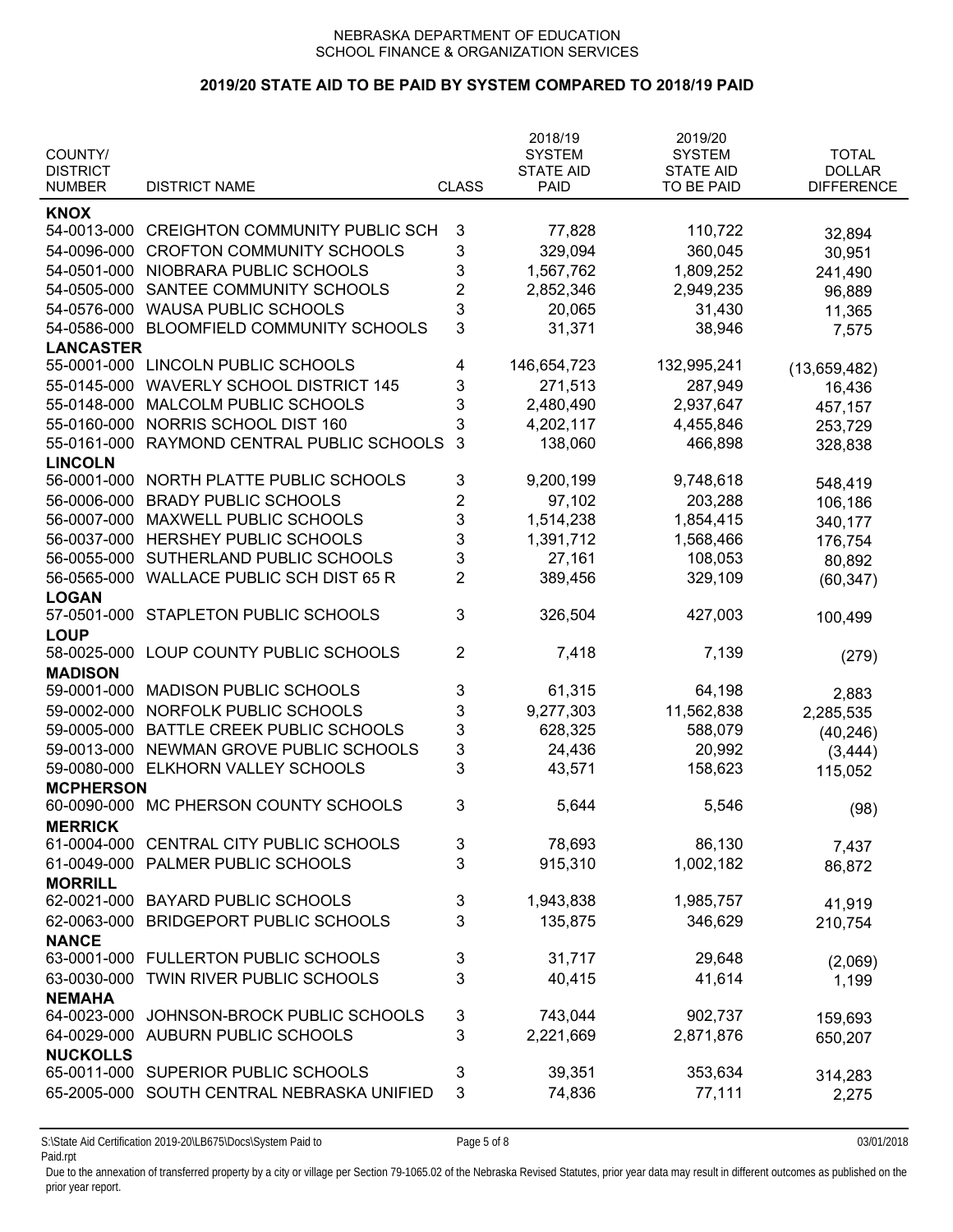### **2019/20 STATE AID TO BE PAID BY SYSTEM COMPARED TO 2018/19 PAID**

| COUNTY/<br><b>DISTRICT</b>   |                                                              |                | 2018/19<br><b>SYSTEM</b><br><b>STATE AID</b> | 2019/20<br><b>SYSTEM</b><br><b>STATE AID</b> | <b>TOTAL</b><br><b>DOLLAR</b> |
|------------------------------|--------------------------------------------------------------|----------------|----------------------------------------------|----------------------------------------------|-------------------------------|
| <b>NUMBER</b>                | <b>DISTRICT NAME</b>                                         | <b>CLASS</b>   | <b>PAID</b>                                  | <b>TO BE PAID</b>                            | <b>DIFFERENCE</b>             |
| <b>OTOE</b>                  |                                                              |                |                                              |                                              |                               |
| 66-0027-000                  | SYRACUSE-DUNBAR-AVOCA SCHOOLS                                | 3              | 102,298                                      | 101,464                                      | (834)                         |
| 66-0111-000                  | NEBRASKA CITY PUBLIC SCHOOLS                                 | 3              | 3,498,063                                    | 4,152,637                                    | 654,574                       |
| 66-0501-000                  | PALMYRA DISTRICT OR 1                                        | 3              | 949,876                                      | 938,830                                      | (11,046)                      |
| <b>PAWNEE</b>                |                                                              |                |                                              |                                              |                               |
| 67-0001-000                  | PAWNEE CITY PUBLIC SCHOOLS                                   | 3              | 511,450                                      | 940,473                                      | 429,023                       |
| 67-0069-000                  | LEWISTON CONSOLIDATED SCHOOLS                                | 3              | 388,173                                      | 405,020                                      | 16,847                        |
| <b>PERKINS</b>               |                                                              |                |                                              |                                              |                               |
| 68-0020-000                  | PERKINS COUNTY SCHOOLS                                       | 3              | 50,086                                       | 47,287                                       | (2,799)                       |
| <b>PHELPS</b>                | HOLDREGE PUBLIC SCHOOLS                                      |                |                                              |                                              |                               |
| 69-0044-000                  |                                                              | 3              | 174,618                                      | 166,733                                      | (7,885)                       |
| 69-0054-000                  | BERTRAND PUBLIC SCHOOLS                                      | 3              | 51,472                                       | 24,382                                       | (27,090)                      |
| 69-0055-000                  | LOOMIS PUBLIC SCHOOLS                                        | $\overline{2}$ | 319,688                                      | 526,079                                      | 206,391                       |
| <b>PIERCE</b><br>70-0002-000 | PIERCE PUBLIC SCHOOLS                                        |                |                                              |                                              |                               |
| 70-0005-000                  |                                                              | 3              | 211,561                                      | 326,486                                      | 114,925                       |
|                              | PLAINVIEW PUBLIC SCHOOLS                                     | 3<br>3         | 31,100                                       | 35,195                                       | 4,095                         |
| 70-0542-000<br><b>PLATTE</b> | OSMOND COMMUNITY SCHOOLS                                     |                | 66,293                                       | 117,256                                      | 50,963                        |
| 71-0001-000                  | <b>COLUMBUS PUBLIC SCHOOLS</b>                               | 3              | 12,047,354                                   | 16,269,523                                   |                               |
| 71-0005-000                  | <b>LAKEVIEW COMMUNITY SCHOOLS</b>                            | 3              | 260,053                                      | 79,384                                       | 4,222,169                     |
| 71-0067-000                  | HUMPHREY PUBLIC SCHOOLS                                      | 3              | 400,407                                      | 589,769                                      | (180, 669)                    |
| <b>POLK</b>                  |                                                              |                |                                              |                                              | 189,362                       |
| 72-0015-000                  | <b>CROSS COUNTY COMMUNITY SCHOOLS 3</b>                      |                | 244,371                                      | 196,096                                      |                               |
| 72-0019-000                  | OSCEOLA PUBLIC SCHOOLS                                       | 3              | 29,624                                       | 33,382                                       | (48, 275)<br>3,758            |
| 72-0032-000                  | SHELBY - RISING CITY PUBLIC SC                               | 3              | 305,206                                      | 509,393                                      | 204,187                       |
| 72-0075-000                  | HIGH PLAINS COMMUNITY SCHOOLS                                | 3              | 29,645                                       | 28,964                                       | (681)                         |
| <b>RED WILLOW</b>            |                                                              |                |                                              |                                              |                               |
| 73-0017-000                  | MC COOK PUBLIC SCHOOLS                                       | 3              | 4,425,170                                    | 4,898,253                                    | 473,083                       |
| 73-0179-000                  | SOUTHWEST PUBLIC SCHOOLS                                     | 3              | 69,505                                       | 112,249                                      | 42,744                        |
| <b>RICHARDSON</b>            |                                                              |                |                                              |                                              |                               |
|                              | 74-0056-000 FALLS CITY PUBLIC SCHOOLS                        | 3              | 104,155                                      | 170,263                                      | 66,108                        |
| 74-0070-000                  | HUMBOLDT TABLE ROCK STEINAUER                                | 3              | 41,215                                       | 43,385                                       | 2,170                         |
| <b>ROCK</b>                  |                                                              |                |                                              |                                              |                               |
| 75-0100-000                  | ROCK COUNTY PUBLIC SCHOOLS                                   | 3              | 309,649                                      | 287,375                                      | (22, 274)                     |
| <b>SALINE</b>                |                                                              |                |                                              |                                              |                               |
| 76-0002-000                  | <b>CRETE PUBLIC SCHOOLS</b>                                  | 3              | 9,558,329                                    | 10,752,697                                   | 1,194,368                     |
| 76-0044-000                  | DORCHESTER PUBLIC SCHOOL                                     | 3              | 18,438                                       | 125,547                                      | 107,109                       |
| 76-0068-000                  | FRIEND PUBLIC SCHOOLS                                        | 3              | 48,427                                       | 34,448                                       | (13, 979)                     |
| 76-0082-000                  | WILBER-CLATONIA PUBLIC SCHOOLS                               | 3              | 259,525                                      | 292,808                                      | 33,283                        |
| <b>SARPY</b>                 |                                                              |                |                                              |                                              |                               |
| 77-0001-000                  | BELLEVUE PUBLIC SCHOOLS                                      | 3              | 50,892,933                                   | 52,618,448                                   | 1,725,515                     |
| 77-0027-000                  | PAPILLION-LA VISTA PUBLIC SCHS                               | 3              | 35,800,865                                   | 38,287,540                                   | 2,486,675                     |
| 77-0037-000                  | <b>GRETNA PUBLIC SCHOOLS</b>                                 | 3              | 17,717,393                                   | 19,562,553                                   | 1,845,160                     |
| 77-0046-000                  | SPRINGFIELD PLATTEVIEW COMMUNI                               | 3              | 215,719                                      | 231,354                                      | 15,635                        |
| <b>SAUNDERS</b>              |                                                              |                |                                              |                                              |                               |
|                              | 78-0001-000 ASHLAND-GREENWOOD PUBLIC SCHS                    | 3              | 1,140,107                                    | 922,074                                      | (218, 033)                    |
| 78-0009-000                  | YUTAN PUBLIC SCHOOLS                                         | 3              | 2,134,040                                    | 2,107,441                                    | (26, 599)                     |
| 78-0039-000                  | <b>WAHOO PUBLIC SCHOOLS</b>                                  | 3              | 153,991                                      | 252,330                                      | 98,339                        |
|                              | S:\State Aid Certification 2019-20\LB675\Docs\System Paid to | Page 6 of 8    |                                              |                                              | 03/01/2018                    |

Paid.rpt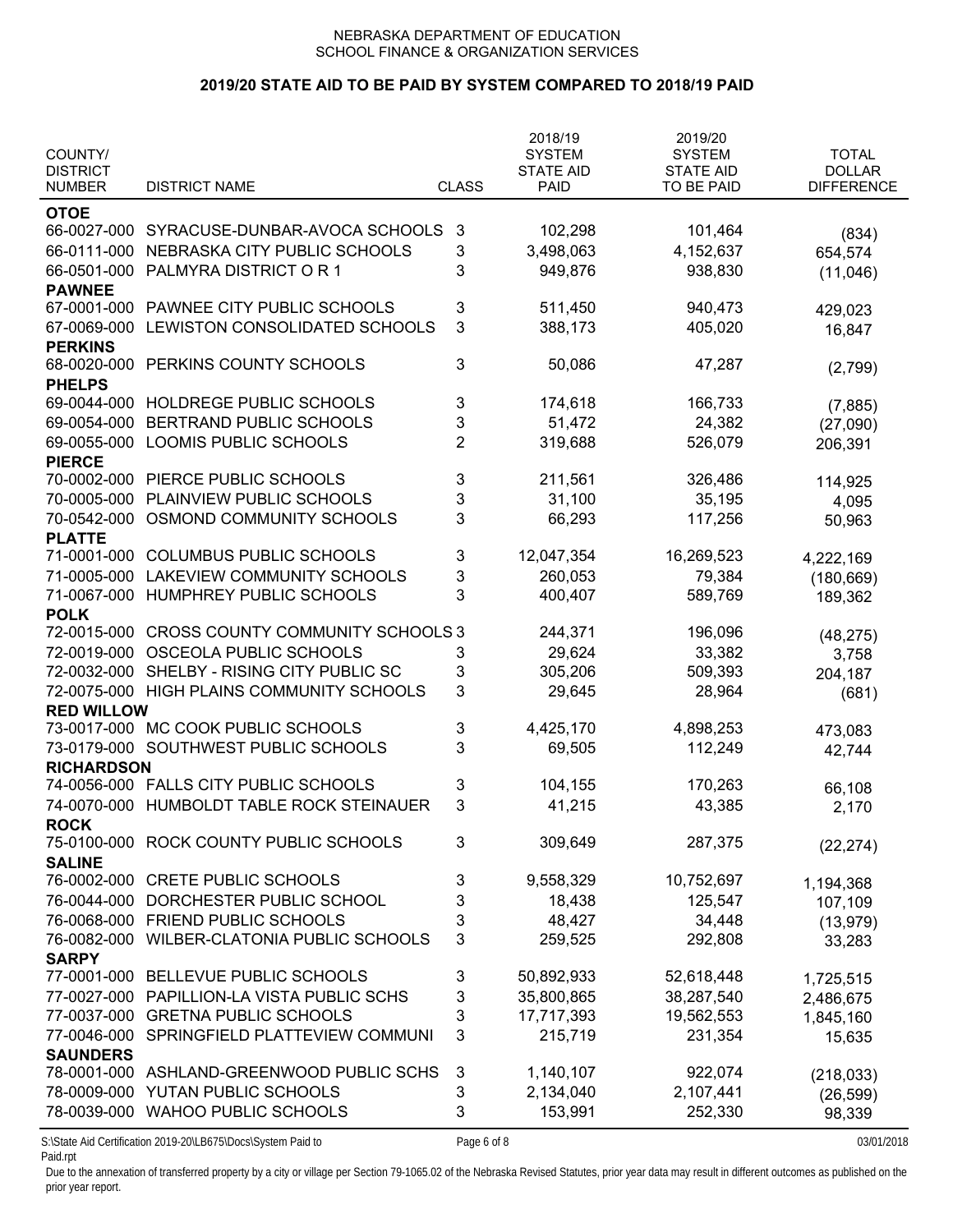# **2019/20 STATE AID TO BE PAID BY SYSTEM COMPARED TO 2018/19 PAID**

| COUNTY/<br><b>DISTRICT</b> |                                           |                           | 2018/19<br><b>SYSTEM</b><br><b>STATE AID</b> | 2019/20<br><b>SYSTEM</b><br><b>STATE AID</b> | <b>TOTAL</b><br><b>DOLLAR</b> |
|----------------------------|-------------------------------------------|---------------------------|----------------------------------------------|----------------------------------------------|-------------------------------|
| <b>NUMBER</b>              | <b>DISTRICT NAME</b>                      | <b>CLASS</b>              | <b>PAID</b>                                  | TO BE PAID                                   | <b>DIFFERENCE</b>             |
| <b>SAUNDERS</b>            |                                           |                           |                                              |                                              |                               |
| 78-0072-000                | <b>MEAD PUBLIC SCHOOLS</b>                | 3                         | 403,642                                      | 452,368                                      | 48,726                        |
| 78-0107-000                | CEDAR BLUFFS PUBLIC SCHOOLS               | 3                         | 2,019,393                                    | 3,081,374                                    | 1,061,981                     |
| <b>SCOTTS BLUFF</b>        |                                           |                           |                                              |                                              |                               |
|                            | 79-0002-000 MINATARE PUBLIC SCHOOLS       | 3                         | 2,608,686                                    | 2,686,437                                    | 77,751                        |
| 79-0011-000                | MORRILL PUBLIC SCHOOLS                    | 3                         | 1,338,850                                    | 1,570,438                                    | 231,588                       |
| 79-0016-000                | <b>GERING PUBLIC SCHOOLS</b>              | 3                         | 8,692,240                                    | 9,239,282                                    | 547,042                       |
| 79-0031-000                | MITCHELL PUBLIC SCHOOLS                   | 3                         | 4,668,856                                    | 4,631,813                                    | (37, 043)                     |
| 79-0032-000                | SCOTTSBLUFF PUBLIC SCHOOLS                | 3                         | 14,349,056                                   | 16,213,180                                   | 1,864,124                     |
| <b>SEWARD</b>              |                                           |                           |                                              |                                              |                               |
| 80-0005-000                | MILFORD PUBLIC SCHOOLS                    | 3                         | 838,050                                      | 1,203,433                                    | 365,383                       |
| 80-0009-000                | SEWARD PUBLIC SCHOOLS                     | 3                         | 233,555                                      | 252,082                                      | 18,527                        |
| 80-0567-000                | CENTENNIAL PUBLIC SCHOOLS                 | 3                         | 63,575                                       | 65,436                                       | 1,861                         |
| <b>SHERIDAN</b>            |                                           |                           |                                              |                                              |                               |
| 81-0003-000                | HAY SPRINGS PUBLIC SCHOOLS                | 3                         | 919,148                                      | 1,210,979                                    | 291,831                       |
| 81-0010-000                | <b>GORDON-RUSHVILLE PUBLIC SCHS</b>       | 3                         | 45,115                                       | 51,419                                       | 6,304                         |
| <b>SHERMAN</b>             |                                           |                           |                                              |                                              |                               |
| 82-0001-000                | LOUP CITY PUBLIC SCHOOLS                  | 3                         | 28,720                                       | 25,041                                       | (3,679)                       |
| 82-0015-000                | LITCHFIELD PUBLIC SCHOOLS                 | $\overline{2}$            | 9,368                                        | 9,698                                        | 330                           |
| <b>SIOUX</b>               |                                           |                           |                                              |                                              |                               |
| 83-0500-000                | SIOUX COUNTY PUBLIC SCHOOLS               | 3                         | 7,224                                        | 9,110                                        | 1,886                         |
| <b>STANTON</b>             |                                           |                           |                                              |                                              |                               |
| 84-0003-000                | STANTON COMMUNITY SCHOOLS                 | 3                         | 170,445                                      | 147,427                                      | (23,018)                      |
| <b>THAYER</b>              |                                           |                           |                                              |                                              |                               |
| 85-0060-000                | DESHLER PUBLIC SCHOOLS                    | 3                         | 392,563                                      | 457,935                                      | 65,372                        |
| 85-0070-000                | THAYER CENTRAL COMMUNITY SCHS             | 3                         | 47,069                                       | 49,691                                       | 2,622                         |
| 85-2001-000                | BRUNING-DAVENPORT UNIFIED SYS             | $\overline{2}$            | 41,563                                       | 37,724                                       | (3,839)                       |
| <b>THOMAS</b>              |                                           |                           |                                              |                                              |                               |
| 86-0001-000                | THEDFORD PUBLIC SCHOOLS                   | $\overline{c}$            | 180,034                                      | 255,113                                      | 75,079                        |
| <b>THURSTON</b>            |                                           |                           |                                              |                                              |                               |
| 87-0001-000                | PENDER PUBLIC SCHOOLS                     | 3                         | 328,502                                      | 468,508                                      | 140,006                       |
| 87-0013-000                | <b>WALTHILL PUBLIC SCHOOLS</b>            | 3                         | 3,188,488                                    | 3,512,762                                    | 324,274                       |
|                            | 87-0016-000 UMO N HO N NATION PUBLIC SCHS | $\ensuremath{\mathsf{3}}$ | 5,598,467                                    | 6,310,602                                    | 712,135                       |
|                            | 87-0017-000 WINNEBAGO PUBLIC SCHOOLS      | 3                         | 6,370,428                                    | 6,414,469                                    | 44,041                        |
| <b>VALLEY</b>              |                                           |                           |                                              |                                              |                               |
| 88-0005-000                | ORD PUBLIC SCHOOLS                        | 3                         | 176,843                                      | 221,255                                      | 44,412                        |
|                            | 88-0021-000 ARCADIA PUBLIC SCHOOLS        | $\overline{2}$            | 570,547                                      | 655,939                                      | 85,392                        |
| <b>WASHINGTON</b>          |                                           |                           |                                              |                                              |                               |
| 89-0001-000                | <b>BLAIR COMMUNITY SCHOOLS</b>            | 3                         | 652,524                                      | 1,033,441                                    | 380,917                       |
| 89-0003-000                | FORT CALHOUN COMMUNITY SCHS               | 3                         | 3,778,545                                    | 4,009,443                                    | 230,898                       |
| 89-0024-000                | ARLINGTON PUBLIC SCHOOLS                  | 3                         | 890,686                                      | 1,043,297                                    | 152,611                       |
| <b>WAYNE</b>               |                                           |                           |                                              |                                              |                               |
| 90-0017-000                | WAYNE COMMUNITY SCHOOLS                   | 3                         | 279,153                                      | 259,224                                      | (19, 929)                     |
| 90-0560-000                | <b>WAKEFIELD PUBLIC SCHOOLS</b>           | 3                         | 633,478                                      | 1,457,237                                    | 823,759                       |
| 90-0595-000                | WINSIDE PUBLIC SCHOOLS                    | 3                         | 280,250                                      | 326,436                                      | 46,186                        |
| <b>WEBSTER</b>             |                                           |                           |                                              |                                              |                               |
| 91-0002-000                | RED CLOUD COMMUNITY SCHOOLS               | 3                         | 306,191                                      | 335,874                                      |                               |
| 91-0074-000                | BLUE HILL PUBLIC SCHOOLS                  | 3                         | 490,866                                      | 820,359                                      | 29,683                        |
|                            |                                           |                           |                                              |                                              | 329,493                       |

S:\State Aid Certification 2019-20\LB675\Docs\System Paid to Page 7 of 8 03/01/2018 Paid.rpt